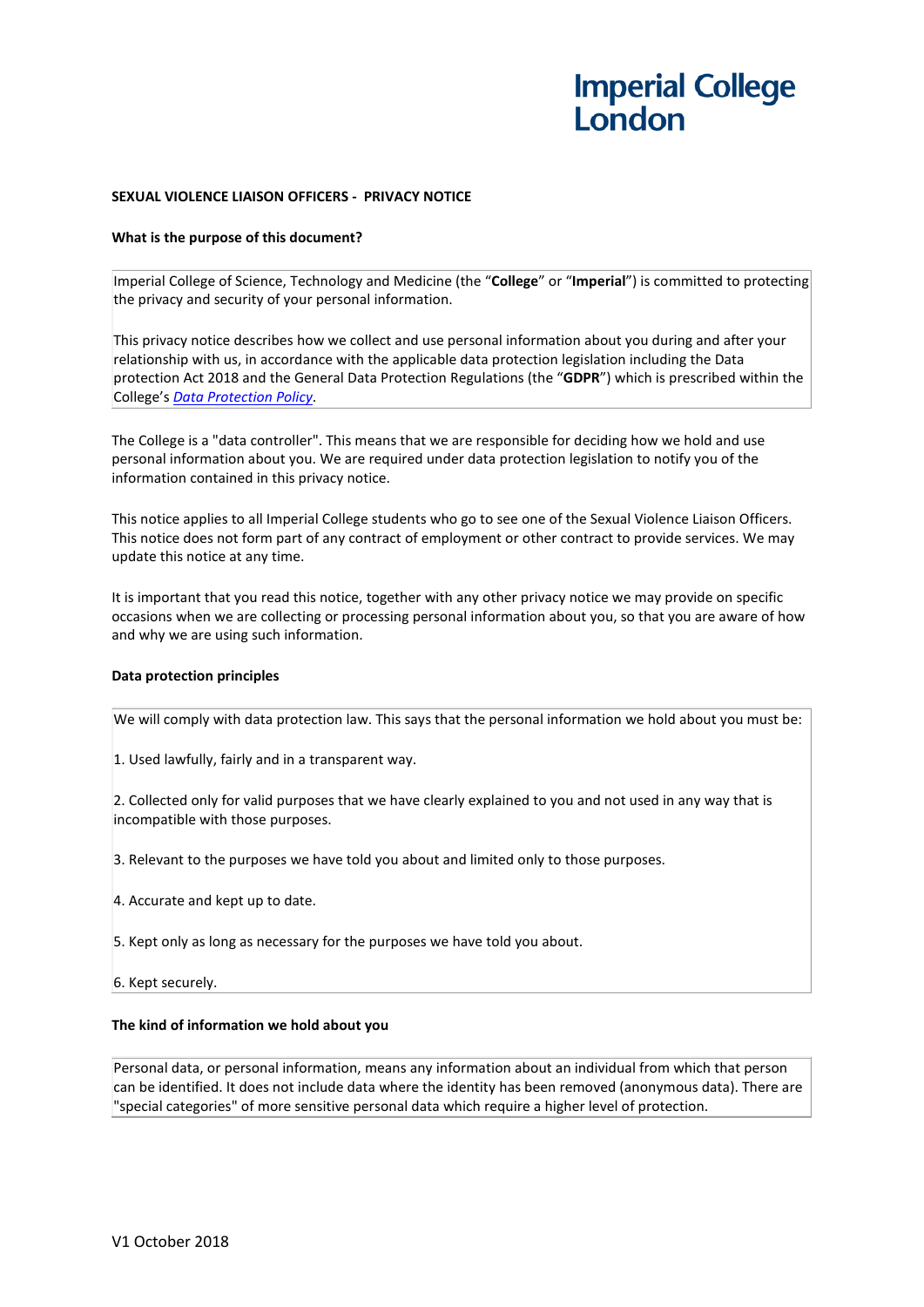As part of your contact with the team we will collect information from you pertaining to the reason or cause of your contact which depending on your reason for contact could include Personal/Special categories of personal information as follows

We collect, store, and use the following categories of personal information about you:

- Personal contact details such as name, title, telephone numbers, and personal email addresses
- Self-identified gender
- Who you have given us permission to communicate with
- Information pertaining to Imperial College including: your department, level of study, CID
- The date you first contacted us and subsequent meetings

We may also collect, store and use the following "special categories" of sensitive personal information:

- Information about your race or ethnicity, sexual orientation
- Information about your health, including any medical condition, health and sickness records.
- Offences and alleged offences;
- Your feedback about your experience of the service.

### **How is your personal information collected?**

We collect personal information about you in person, by phone and by email when you make contact with us, or have a face-to-face appointment with one of the Sexual Violence Liaison Officers.

### **How we will use information about you and the legal basis for processing your data under the GDPR**

We will only use your personal information when the law allows us to. Most commonly, we will use your personal information in the following circumstances:

Where we need to comply with a legal obligation.

Where it is necessary for our legitimate interests (or those of a third party) and your interests and fundamental rights do not override those interests.

Where it is necessary in order to protect your vital interests or someone else's vital interests.

Where you have consented to the processing.

### **Situations in which we will use your personal information**

We need all the categories of information in the list above primarily to provide our service to you. The situations in which we will process your personal information are listed below.

- To provide you with the services that you request from us
- To contact you in relation to your contact with the service
- To help us plan services for Imperial College students in the future
- To ensure we meet any and all legal obligations with regards to the service we provide to you
- To account for our decisions and investigate complaints
- To assess the use and effectiveness of the Sexual Violence Liaison Officers
- To ensure the information we hold about you is up to date and accurate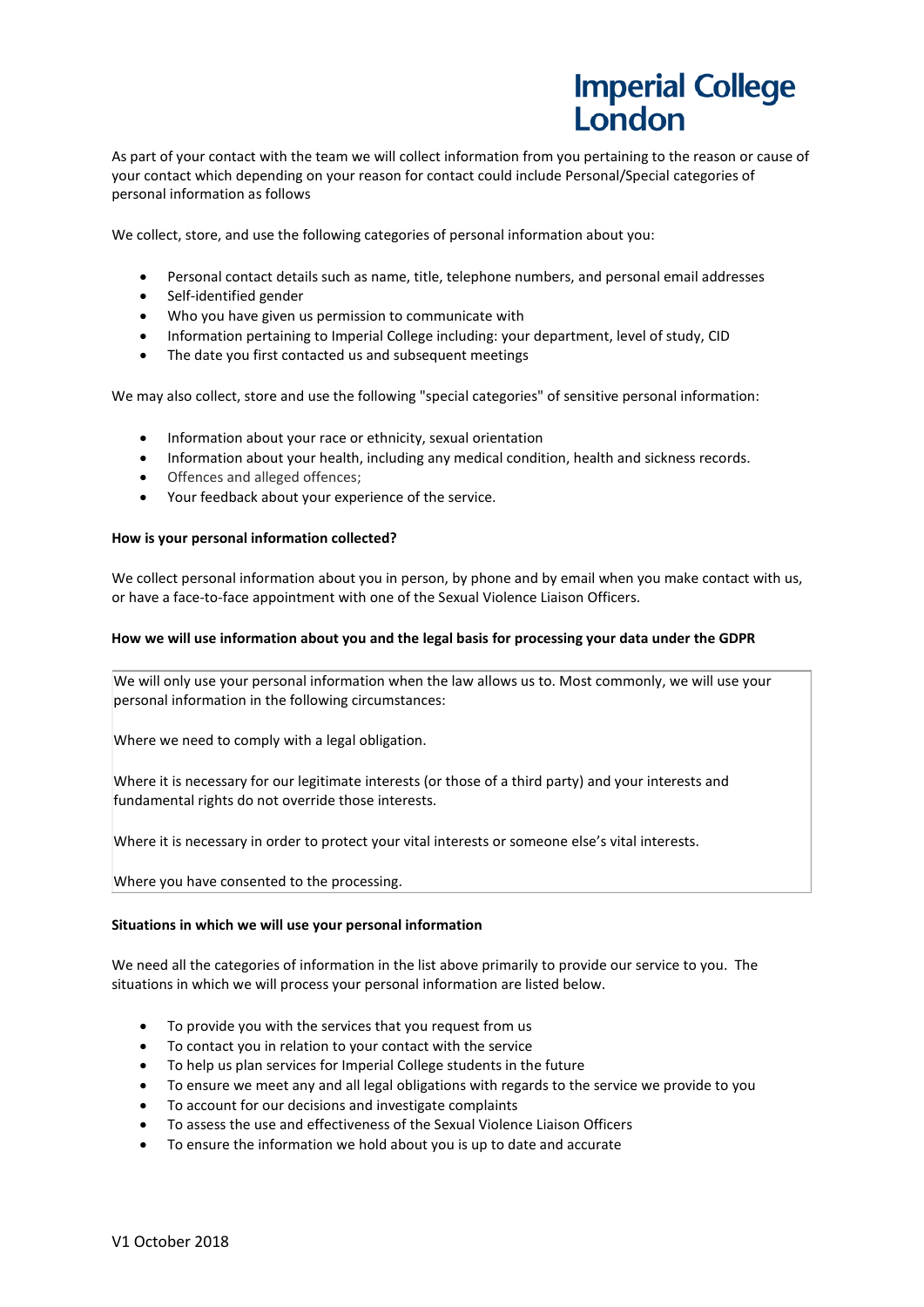Some of the above grounds for processing will overlap and there may be several grounds which justify our use of your personal information.

## **Change of purpose**

We will only use your personal information for the purposes for which we collected it, unless we reasonably consider that we need to use it for another reason and that reason is compatible with the original purpose. If we need to use your personal information for an unrelated purpose, we will notify you and we will explain the legal basis which allows us to do so.

Please note that we may process your personal information without your knowledge or consent, in compliance with the above rules, where this is required or permitted by law.

### **How we use particularly sensitive personal information**

"Special categories" of particularly sensitive personal information require higher levels of protection. We need to have further justification for collecting, storing and using this type of personal information. We may process special categories of personal information in the following circumstances:

With your explicit written consent.

Where the processing is necessary to protect your vital interests (or those of another person) where you are incapable of giving consent.

Where the processing relates to personal data which have been manifestly made public by you.

Where the processing is necessary for the establishment, exercise or defence of legal claims, or for courts acting in their judicial capacity.

## **Our obligations**

-

We will use your particularly sensitive personal information in the following ways:

- To provide you with the services that you request from us
- To inform the relevant authority(ies) regarding the incident.
- To assess the impact and effectiveness of our service to you.
- To assess the impact and effectiveness of our service to students at Imperial College London.
- To monitor student need and trends of those using Sexual Violence Liaison Officers in order to improve what we offer

### **Data sharing**

Under usual circumstances we do not share your personal data with a third party except where you have consented for us to do so or when your identity has been removed (anonymised data) and we need to share anonymised data with third-party service providers and/or with other entities in College.

We require third parties to respect the security of the data and to treat it in accordance with the law.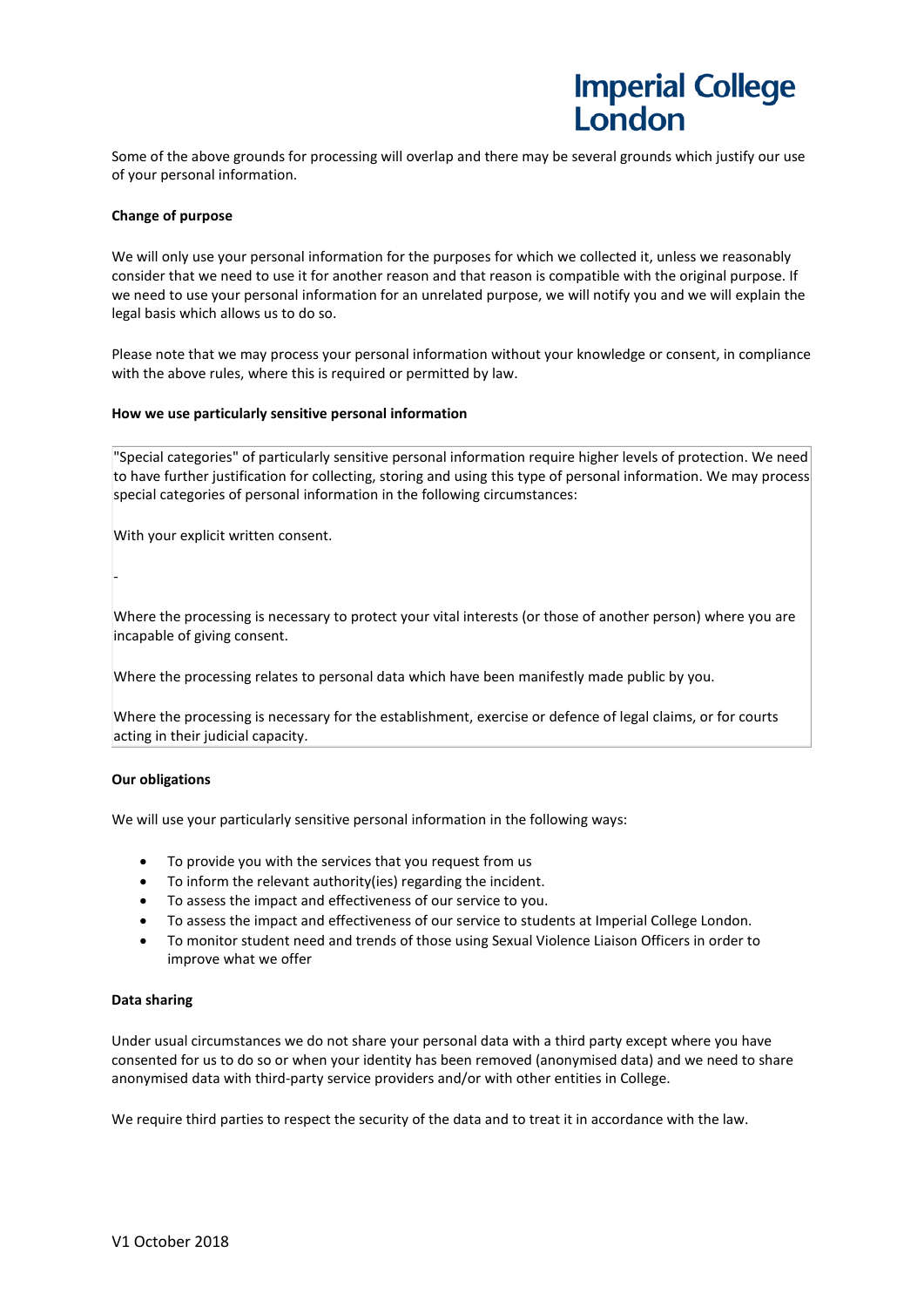### **Why might you share my personal information with third parties?**

We may share your personal information with third parties where required by law, where it is necessary to administer the relationship with you or where we have another legitimate interest in doing so. This will be:

- Where we have the express consent of the student to disclose the information
- Where we believe the student or a third party is in significant and serious danger
- Where we would be liable to a civil or criminal court procedure if the information was not disclosed or as part of a legal proceedings
- To provide an appropriate service to you

### **Which third-party service providers process my personal information?**

"Third parties" includes third-party service providers (including contractors and designated agents) and other entities within the College group. The following activities are carried out by third-party service providers:

• ICT – in order to maintain technology and communications

### **How secure is my information with third-party service providers and other entities in our group?**

All our third-party service providers and other entities in the College group are required to take appropriate security measures to protect your personal information in line with our policies. We do not allow our thirdparty service providers to use your personal data for their own purposes. We only permit them to process your personal data for specified purposes and in accordance with our instructions.

### **Data security**

We have put in place measures to protect the security of your information.

Third parties will only process your personal information on our instructions and where they have agreed to treat the information confidentially and to keep it secure.

We have put in place appropriate security measures to prevent your personal information from being accidentally lost, used or accessed in an unauthorised way, altered or disclosed. In addition, we limit access to your personal information to those employees, and other third parties who have a business need to know. They will only process your personal information on our instructions and they are subject to a duty of confidentiality.

We have put in place procedures to deal with any suspected data security breach and will notify you and any applicable regulator of a suspected breach where we are legally required to do so.

### **Data retention**

### **How long will you use my information for?**

We will only retain your personal information for as long as necessary to fulfil the purposes we collected it for, including for the purposes of satisfying any legal, accounting, or reporting requirements. Details of retention periods for different records the College holds are available in our retention policy which is available on this website: *[http://www.imperial.ac.uk/media/imperial-college/administration-and-support-services/records-and](http://www.imperial.ac.uk/media/imperial-college/administration-and-support-services/records-and-archives/public/Retention-Schedule-version-2010.pdf)[archives/public/Retention-Schedule-version-2010.pdf](http://www.imperial.ac.uk/media/imperial-college/administration-and-support-services/records-and-archives/public/Retention-Schedule-version-2010.pdf)* . To determine the appropriate retention period for personal data, we consider the amount, nature, and sensitivity of the personal data, the potential risk of harm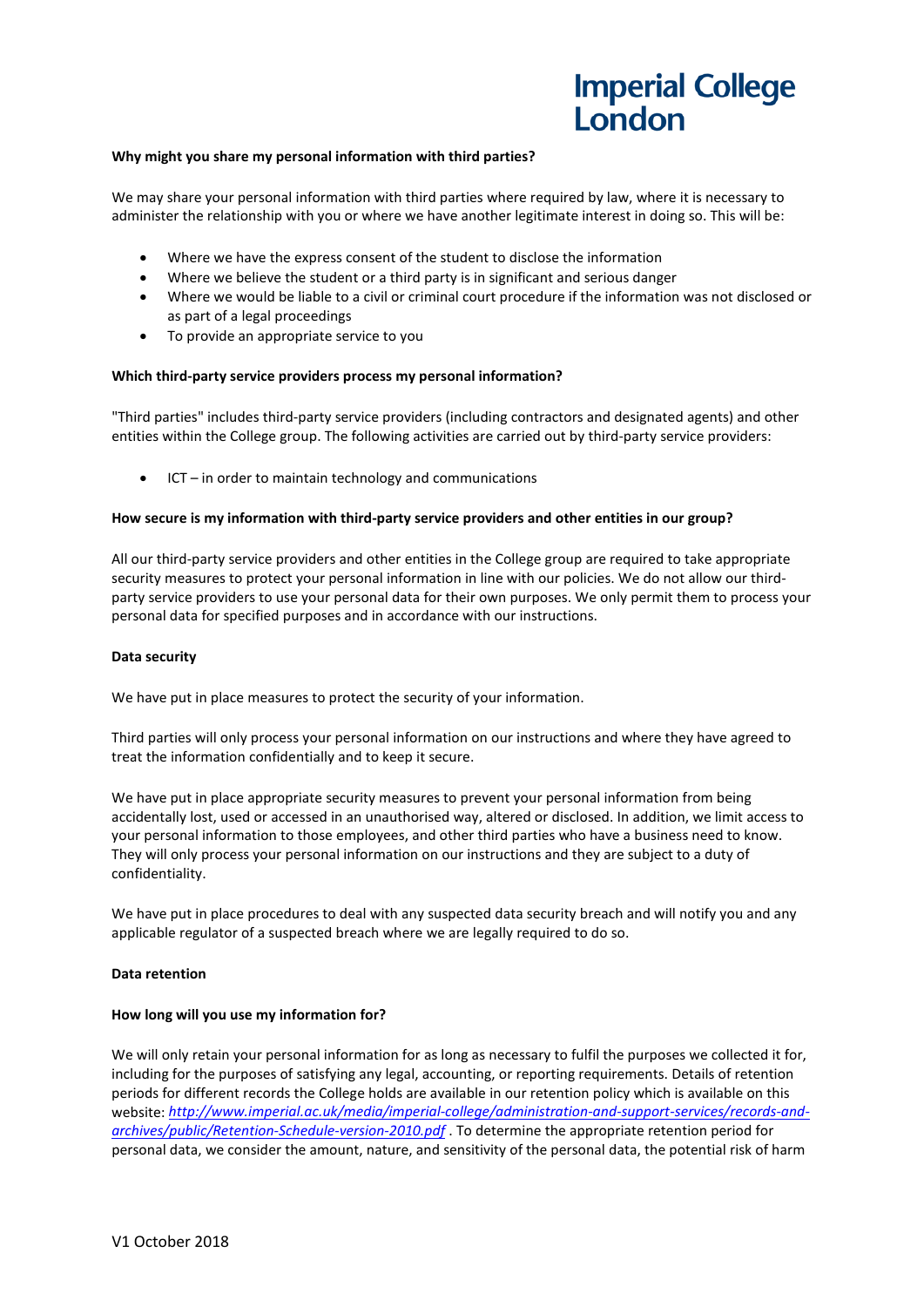from unauthorised use or disclosure of your personal data, the purposes for which we process your personal data and whether we can achieve those purposes through other means, and the applicable legal requirements.

The College's Sexual Violence Liaison Officers retain your records for a period of twelve months in addition to the academic year you were last seen.

In some circumstances we may anonymise your personal information so that it can no longer be associated with you, in which case we may use such information without further notice to you.

## **Rights of access, correction, erasure, and restriction**

## **Your duty to inform us of changes**

It is important that the personal information we hold about you is accurate and current. Please keep us informed if your personal information changes during your relationship with us.

## **Your rights in connection with personal information**

Under certain circumstances, by law you have the right to:

- **Request access** to your personal information (commonly known as a "data subject access request"). This enables you to receive a copy of the personal information we hold about you and to check that we are lawfully processing it.
- **Request correction** of the personal information that we hold about you. This enables you to have any incomplete or inaccurate information we hold about you corrected.
- **Request erasure** of your personal information. This enables you to ask us to delete or remove personal information where there is no good reason for us continuing to process it. You also have the right to ask us to delete or remove your personal information where you have exercised your right to object to processing (see below).
- **Object to processing** of your personal information where we are relying on a legitimate interest (or those of a third party) and there is something about your particular situation which makes you want to object to processing on this ground. You also have the right to object where we are processing your personal information for direct marketing purposes.
- **Request the restriction of processing** of your personal information. This enables you to ask us to suspend the processing of personal information about you, for example if you want us to establish its accuracy or the reason for processing it.
- **Request the transfer** of your personal information to another party.

If you want to review, verify, correct or request erasure of your personal information, object to the processing of your personal data, or request that we transfer a copy of your personal information to another party, please contact the College's Data Protection Officer in writing.

To maintain your confidentiality within Imperial College you may also contact the Deputy Head of Student Services regarding personal data kept within this service only.

### **No fee usually required**

You will not have to pay a fee to access your personal information (or to exercise any of the other rights). However, we may charge a reasonable fee if your request for access is clearly unfounded or excessive. Alternatively, we may refuse to comply with the request in such circumstances.